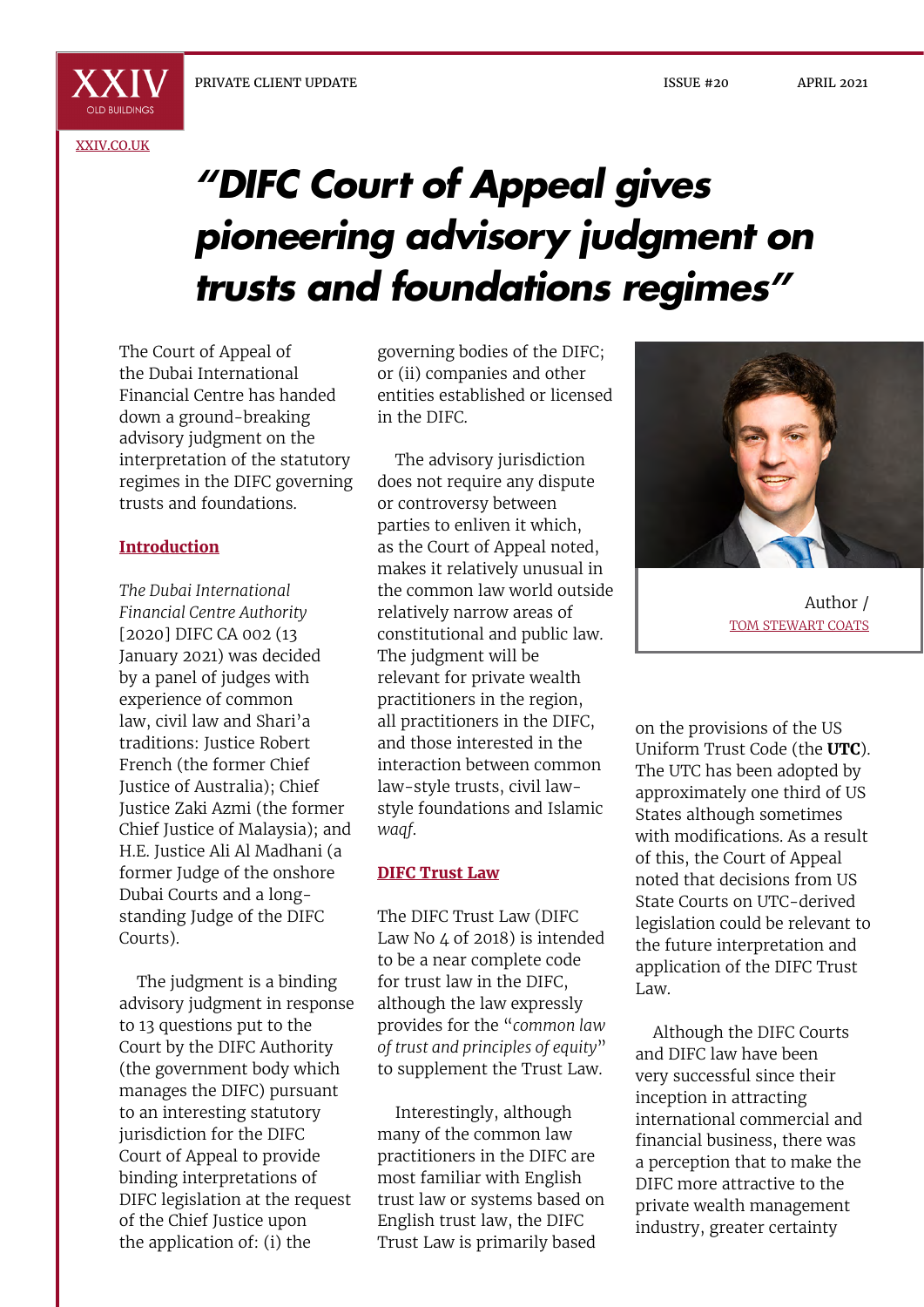ISSUE #20 APRIL 2021



#### [XXIV.CO.UK](http://xxiv.co.uk)

about the operation of the DIFC Trust Law, in the form of precedents from the DIFC Courts, would be helpful.

In particular, it appears from the questions posed to the Court by the DIFC Authority that local families and advisors may have wanted more certainty about the interaction between the DIFC Trust law and Shari'a, including the Islamic analogue of the common law trust, the *waqf*. The Court provided a brief history of the *waqf*, which existed for over 500 years before the first identified English trust, and involves the privatisation of the ownership of an asset and the

socialisation of its benefits. The Court of Appeal also described some of the key features of *waqf* (translated as "endowment") which can be used for charitable purposes or for the benefit of the settlor's family.

# **DIFC Foundations Law**

The DIFC Foundations Law (DIFC Law No 3 of 2018) was designed to provide another vehicle for wealth management based on the concept of a Foundation, a legal entity known in most continental European jurisdictions although in most cases limited to charitable purposes.

Distinctive features of the DIFC Foundations Law, noted by the DIFC Authority in its submissions, are: (i) the power of the courts to set aside transactions for mistake; (ii) the ability to compulsorily settle intra-Foundation disputes by arbitration; (iii) redomiciliation of Foundations; (iv) recognition of foreign Foundations; and (v) conversion of DIFC private companies into Foundations.

# **The Questions**

The questions put to the Court, and the Court's answers, were as follows:

| #              | <b>Question</b>                                                                                                                                                                                                                                                                                                                                                            | <b>Discussion in</b><br><b>Judgment</b> | <b>Answer</b>                                                                                                                                                                                                                                                                                                                                        |
|----------------|----------------------------------------------------------------------------------------------------------------------------------------------------------------------------------------------------------------------------------------------------------------------------------------------------------------------------------------------------------------------------|-----------------------------------------|------------------------------------------------------------------------------------------------------------------------------------------------------------------------------------------------------------------------------------------------------------------------------------------------------------------------------------------------------|
| 1              | Whether the property referred to in Article $34(1)(d)$<br>of the Trust Law can include property located in a<br>jurisdiction which does not recognise trusts?                                                                                                                                                                                                              | $[120]$ to $[129]$                      | Yes                                                                                                                                                                                                                                                                                                                                                  |
| $\overline{2}$ | Whether having regard to the terms of Article<br>12(2) of the Foundations Law, a DIFC Foundation<br>may hold property (other than property of the<br>Foundation as defined in the Foundations Law) in<br>trust under the Trust Law?                                                                                                                                        | $[130]$ to $[136]$                      | Yes                                                                                                                                                                                                                                                                                                                                                  |
| $\overline{3}$ | Whether the reference in Article 10 of the Trust<br>Law to the common law of trusts and principles of<br>equity:<br>(i) includes the common law of trusts and<br>principles of equity as understood under the law<br>of England and Wales;<br>(ii) is limited to the common law of trusts and<br>principles of equity as understood under the law<br>of England and Wales? | $[137]$ to $[143]$                      | The common law of trusts<br>and principles of equity<br>referred to in Article 10<br>of the Trust Law is the<br>common law of trusts and<br>principles of equity as<br>determined by the Courts<br>of the DIFC from time to<br>time drawing upon the<br>common law of England<br>and Wales and other<br>common law jurisdictions<br>as they see fit. |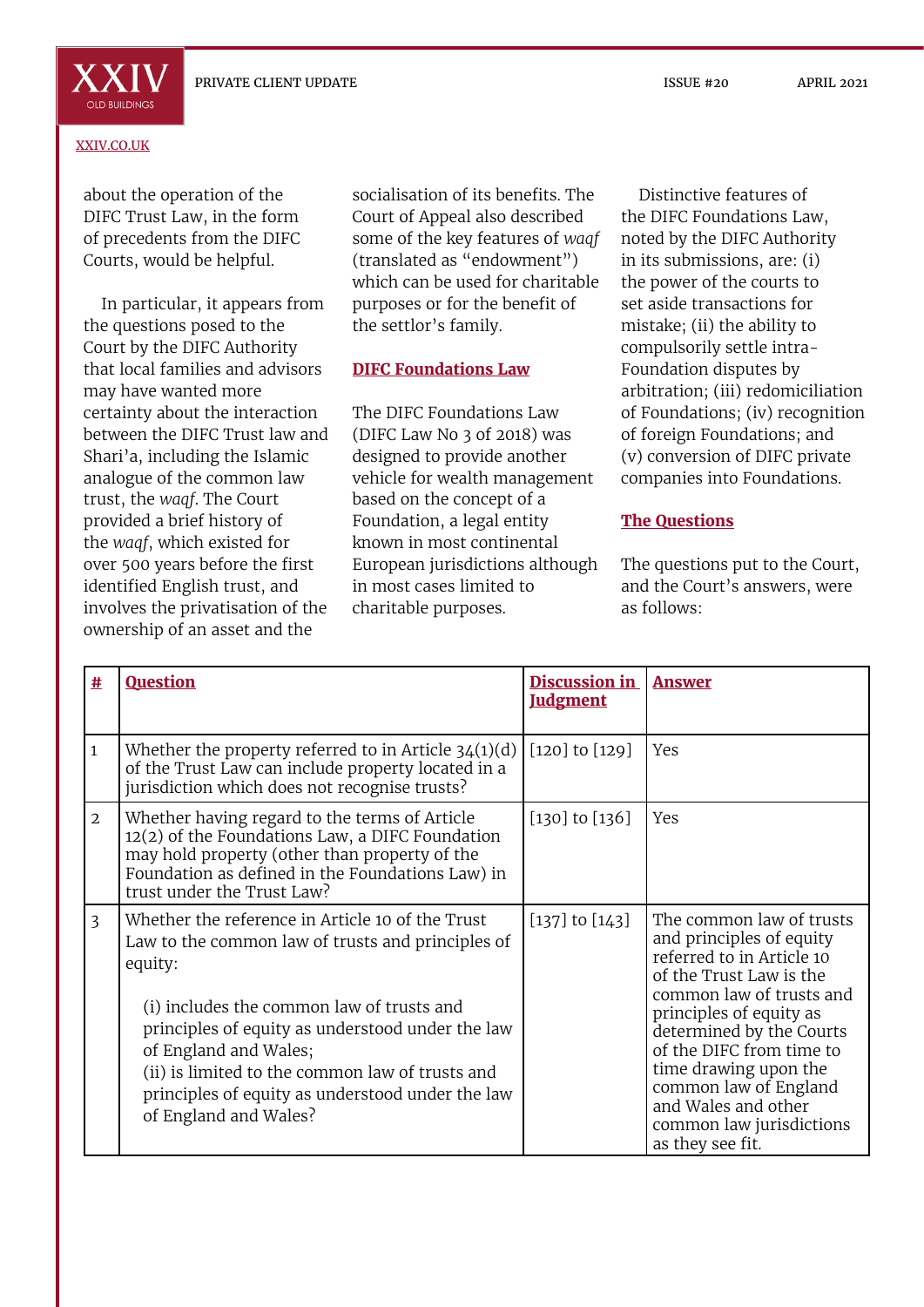

## [XXIV.CO.UK](http://xxiv.co.uk)

| 坓 | <b>Question</b>                                                                                                                                                                                                                                                                                                                                                                                                                                                                                          | <b>Discussion in</b><br><b>Judgment</b> | <b>Answer</b>                                                                                                                                                                                                       |
|---|----------------------------------------------------------------------------------------------------------------------------------------------------------------------------------------------------------------------------------------------------------------------------------------------------------------------------------------------------------------------------------------------------------------------------------------------------------------------------------------------------------|-----------------------------------------|---------------------------------------------------------------------------------------------------------------------------------------------------------------------------------------------------------------------|
| 4 | Whether, if a Trust instrument or Foundation<br>Charter contains an irrevocable provision of the<br>type referred to in Article $40(11)$ of the Trust Law<br>or Article 19(10) of the Foundations Law, it is<br>possible for a person other than a national of the<br>jurisdictions specified in the provision to have an<br>interest in the Trust or Foundation property or<br>derive any benefit under the Trust or Foundation?                                                                        | $[144]$ to $[148]$                      | Court declined to answer.                                                                                                                                                                                           |
| 5 | Whether, if one or more suitably qualified<br>expert(s) in Shari'a law has or have been<br>appointed an advisory trustee or trustees pursuant<br>to Article 57 of the Trust Law, the responsible<br>trustee may, subject to Article $57(3)(c)$ , rely and<br>act upon the advice of the advisory trustee(s) in<br>respect of any matter related to Shari'a compliance<br>which is relevant to the administration of the<br>trust or the exercise of any discretion vested in the<br>responsible trustee? | $[149]$ to $[153]$                      | Yes, but the trustee is<br>not bound to act or rely<br>upon such advice and<br>must at all times act in<br>accordance with the Trust<br>Law, the common law<br>and principles of equity<br>applicable to the trust. |
| 6 | Can a waqf that has been validly constituted<br>according to the law of the place of its<br>establishment, subject to compliance with the<br>formalities of the Trust Law or the Foundations<br>Law as applicable:                                                                                                                                                                                                                                                                                       | $[154]$ to $[163]$                      | Court declined to answer.                                                                                                                                                                                           |
|   | (a) be recognised as a trust under Article 17 of<br>the Law relating to the Application of DIFC Law<br>2004;<br>(b) be recognised as a Foundation under Article<br>62 of the Foundations Law;<br>(c) be continued as a Foundation under Article<br>56 of the Foundations Law?                                                                                                                                                                                                                            |                                         |                                                                                                                                                                                                                     |
| 7 | Can a Foundation if approved by another<br>jurisdiction for continuance as a waqf, transfer<br>to that other jurisdiction from the DIFC under<br>Articles 59, 60 and 61 of the Foundations Law?                                                                                                                                                                                                                                                                                                          | $[164]$ to $[168]$                      | Court declined to answer.                                                                                                                                                                                           |
| 8 | Does any provision of the Trust Law prevent<br>recognition of a DIFC trust under the laws of<br>another jurisdiction for the purposes of those<br>laws?                                                                                                                                                                                                                                                                                                                                                  | $[169]$ to $[172]$                      | Court declined to answer.                                                                                                                                                                                           |
| 9 | Will the transfer of property by a Muslim to<br>a Trust or Foundation necessarily attract the<br>operation of Article 361 of the Law of Personal<br>Status of the United Arab Emirates?                                                                                                                                                                                                                                                                                                                  | $[173]$ to $[184]$                      | Court declined to answer.                                                                                                                                                                                           |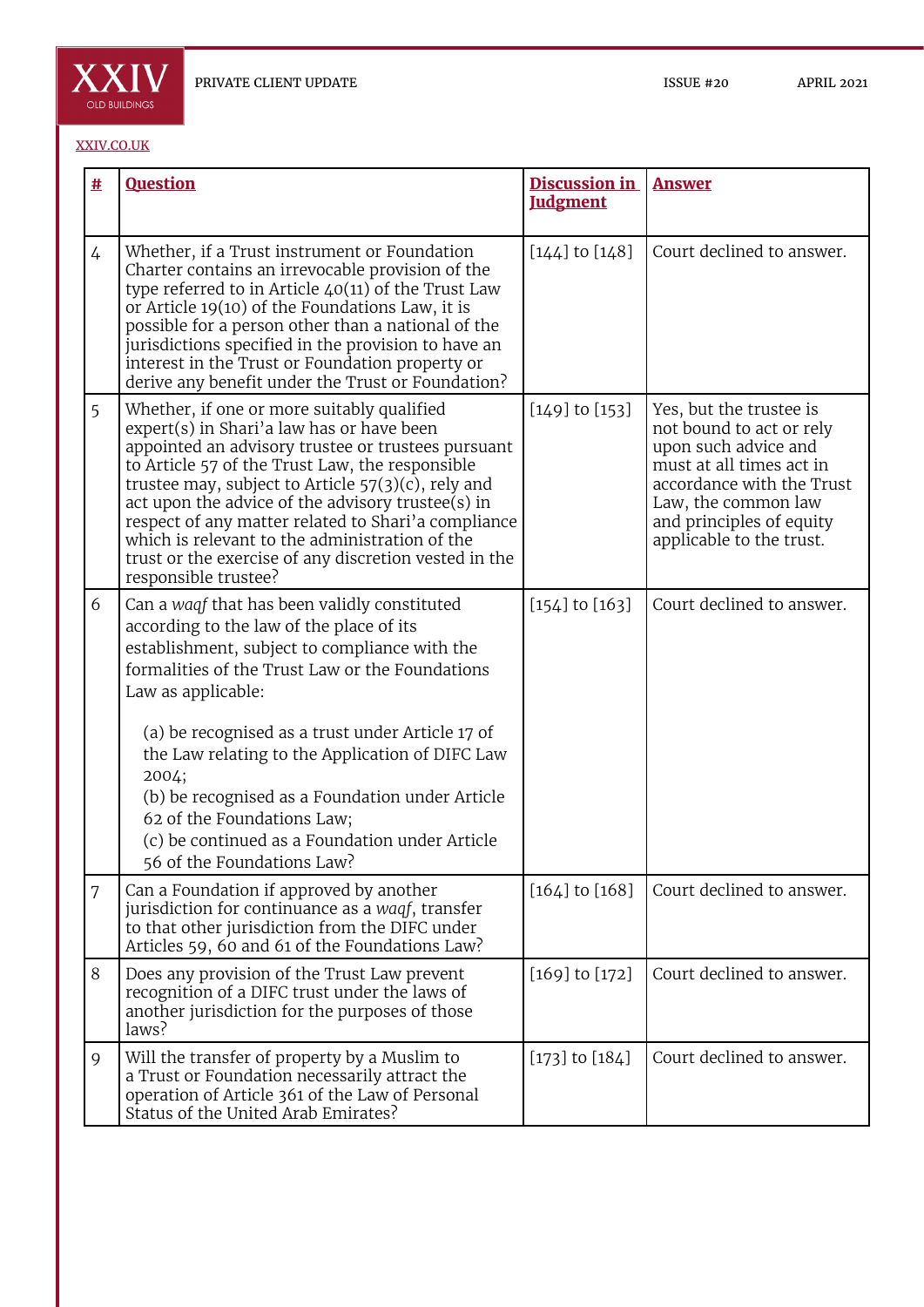

#### [XXIV.CO.UK](http://xxiv.co.uk)

| #  | <b>Question</b>                                                                                                                                                                                                                                                                                                                         | Discussion in<br><b>Judgment</b> | <b>Answer</b>                                                                                                                           |
|----|-----------------------------------------------------------------------------------------------------------------------------------------------------------------------------------------------------------------------------------------------------------------------------------------------------------------------------------------|----------------------------------|-----------------------------------------------------------------------------------------------------------------------------------------|
| 10 | Whether an Order made in a proceeding in the<br>Court under the Trust Law or the Foundations Law<br>can be the subject of execution pursuant to Article<br>7 of Dubai Law No 12 of 2004 in respect of the<br>Judiciary Authority Law?                                                                                                   | $[185]$ to $[188]$               | Court declined to answer.                                                                                                               |
| 11 | Whether any provision of the Trust Law prevents<br>a settlor of a trust from being a shareholder or a<br>director of a company which is trustee of the trust?                                                                                                                                                                           | $[189]$ to $[197]$               | Court declined to answer.                                                                                                               |
| 12 | Whether, if a Muslim settlor expressly desires to<br>establish a trust which is Shari'a compliant, but<br>inadvertently includes in the trust instrument a<br>provision which is not Shari'a compliant, the Court<br>can:<br>(a) pursuant to Articles $24(2)(c)$ and $25(2)(a)$                                                         | $[198]$ to $[205]$               | The Court has power in<br>appropriate circumstances<br>to make such orders so<br>as to give effect to the<br>settlor's true intentions. |
|    | of the Trust Law determine that the disposition<br>shall have effect on terms which are Shari'a<br>compliant?<br>(b) pursuant to Article $40(8)(a)$ of the Trust<br>Law vary the terms of the trust so that they are<br>Shari'a compliant.?                                                                                             |                                  |                                                                                                                                         |
| 13 | Whether anything in public policy in the DIFC<br>referred to in Article $9(2)(c)$ of the Trust Law<br>precludes the establishment of a trust by a<br>person who is not and has never been a Muslim<br>notwithstanding that it may contain terms which<br>would not, if the trust were established by a<br>Muslim, be Shari'a compliant? | $[206]$ to $[209]$               | No.                                                                                                                                     |

## **Questions answered by the Court**

The answers provided by the Court are unsurprising from an orthodox common law perspective and are conservatively drawn. As a result, the DIFC Courts have retained a lot of flexibility in applying the relevant provisions as and when they arise in an actual dispute.

Two answers in particular deserve some comment.

In answer to question 3 (concerning the nature of the common law and equitable

principles that the DIFC Courts will have regard to when interpreting the DIFC Trust Law), the Court of Appeal confidently declared that whilst DIFC law will have regard to English law decisions where relevant, DIFC law can and will plough its own furrow and will not simply apply English law. The presence of the former Chief Justices of Australia and Malaysia on the panel of judges that heard this matter is surely not a coincidence.

In answer to question 5 (concerning the role of a

Shari'a law expert as advisory trustee), the Court of Appeal confirmed that a trustee could have regard to the opinion of the Shari'a law expert but, in an answer that seemed to be less definitive than sought by the DIFC Authority, the Court affirmed the orthodox common law position that the trustee could not delegate his or her discretion and must at all times have regard to the requirements of the DIFC Trust Law and relevant common law and equitable principles.